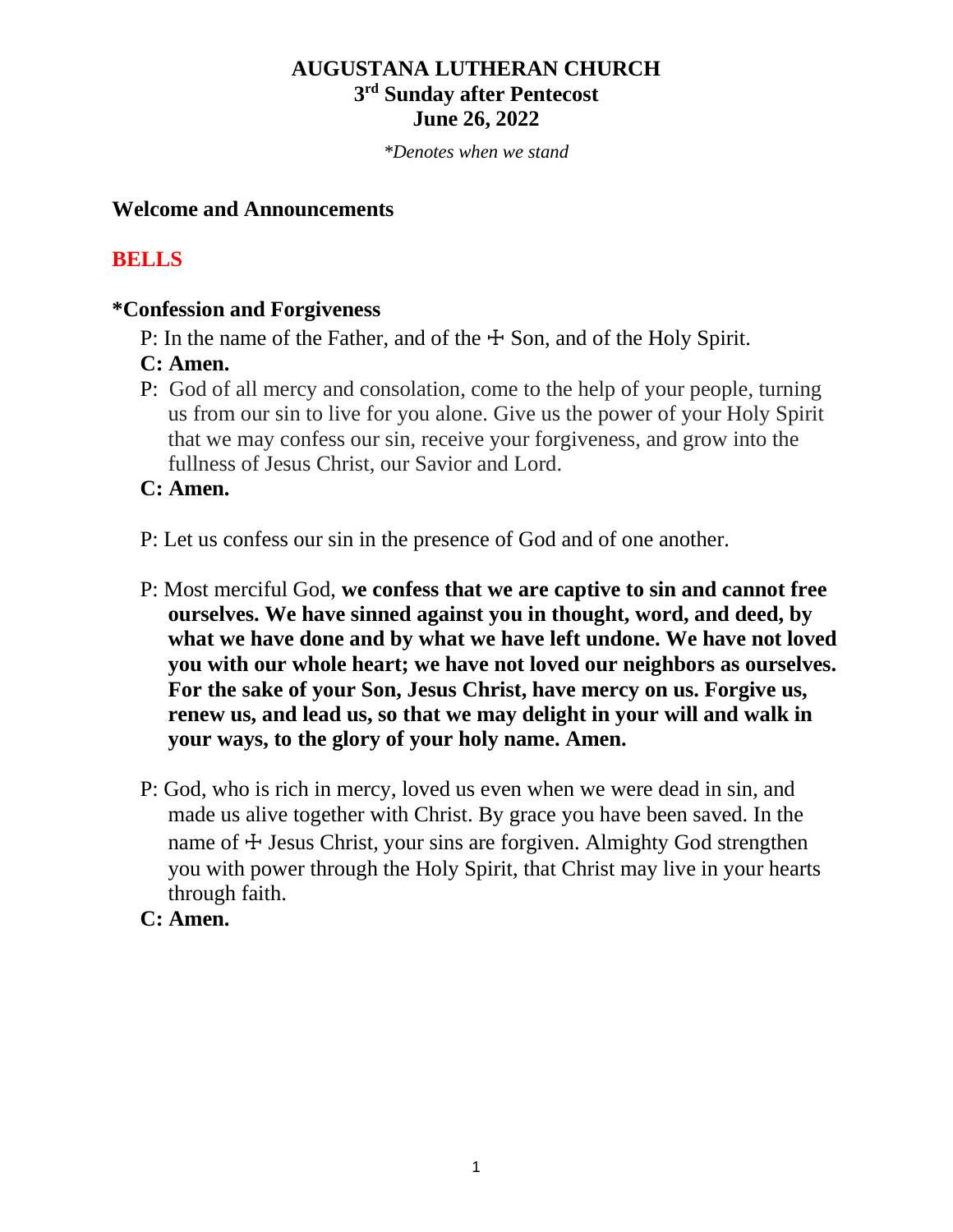**\*Entrance Hymn – "Will You Come and Follow Me" #798** ᆉ "Will  $\mathbf I$ come and fol  $\mathbb{Z}$  $low$ me if but call  $\overline{1}$ you "Will self be hind if  $\bf I$ call  $\overline{2}$ you leave your but "Will you let the blind ed if  $\mathbf I$ but call 3 see  $\lq\lq$  Will  $\overline{4}$ you love the you you hide if  $\bf{I}$ but call  $ech$ when call 5 Lord, your sum - mons oes true you but  $\overline{\phantom{a}}$  $\overline{\boldsymbol{d}}$  $\overline{\boldsymbol{\phi}}$ ग् Will name? where you don't your you go name? Will for cruel and your you care Will your name? you set the pris 'ners name? Will the fear  $in$ your you quell fol my name. Let me turn and low  $\overline{\phantom{a}}$  $\overline{c}$ ಕ know and nev be the same? er kind be same? and nev  $er$ the free and nev be the same? er the side and nev  $er$ be same? be the you and nev er same. Will you let love be shown, will let my you my Will you risk the hos  $\sim$ tile stare, should your life  $at -$ Will you kiss the  $\omega$ clean, and do such  $lep$ er  $as$ Will you the faith found shape use you've to re the In your  $\operatorname{com}$  $\sim$ pa ny  $\Gamma$ ll go where your love and  $\overline{\phantom{a}}$  $\overline{\boldsymbol{d}}$ will let life name be known, you my be Will tract  $\alpha$ scare? you let me  ${\rm an}$ swer this un  $\overline{\phantom{a}}$ seen, and ad mit to what I  $\ddot{\phantom{a}}$ world  $\bf a$ round, through my sight and touch and foot - steps I'll show. **Thus** move and live and J  $\overline{\phantom{a}}$  $\overline{\phantom{a}}$ न्न grown in you and you in me?" me?" pray'r in you and you in me?" mean in you and you in sound you and you in me?" in grow in you and you in me.

### **\*Greeting**

- P: The grace of our Lord Jesus Christ, the love of God, and the communion of the Holy Spirit be with you all.
- **C: And also with you.**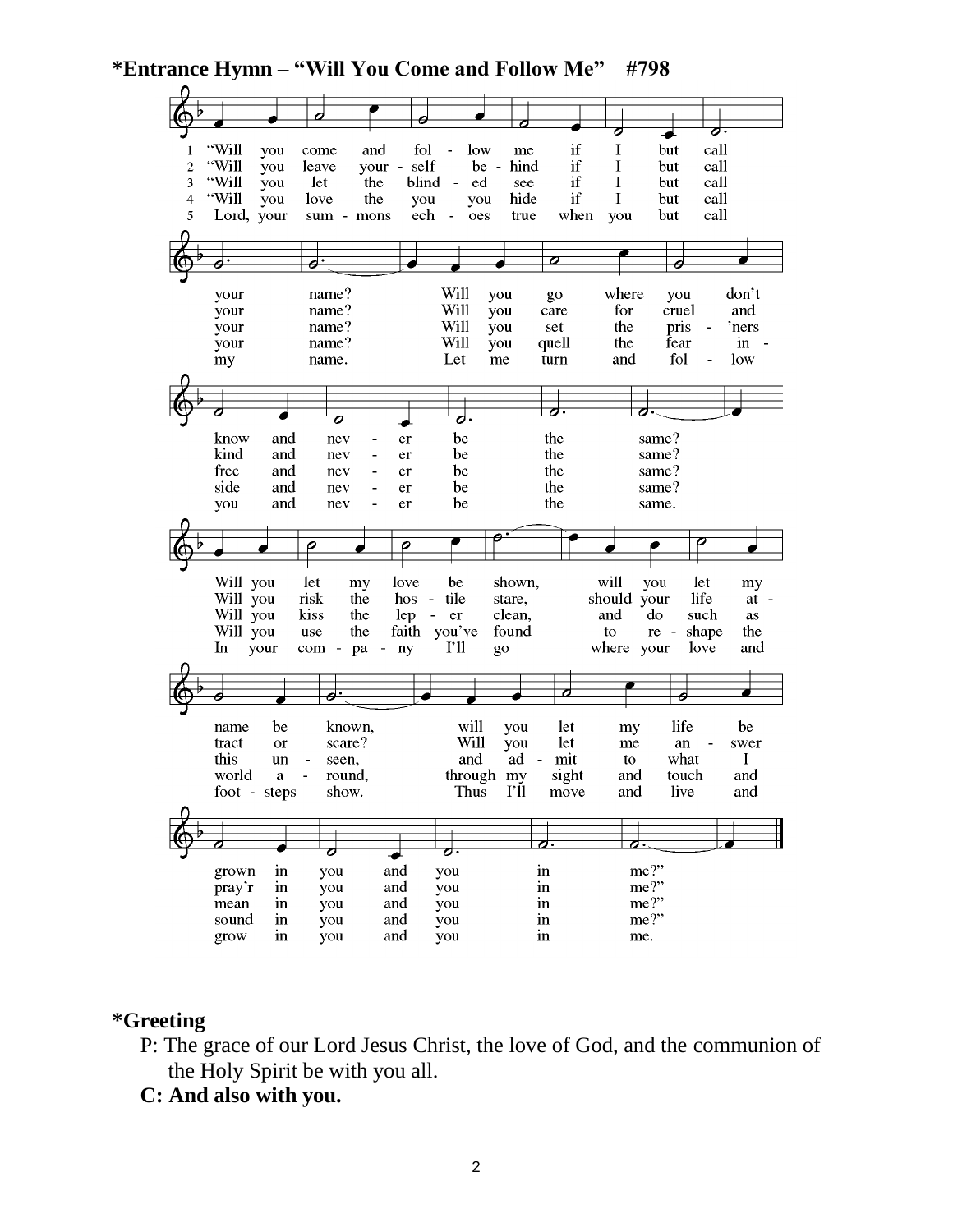#### **\*Kyrie (***Assisting minister speaks or sings the lyrics)*

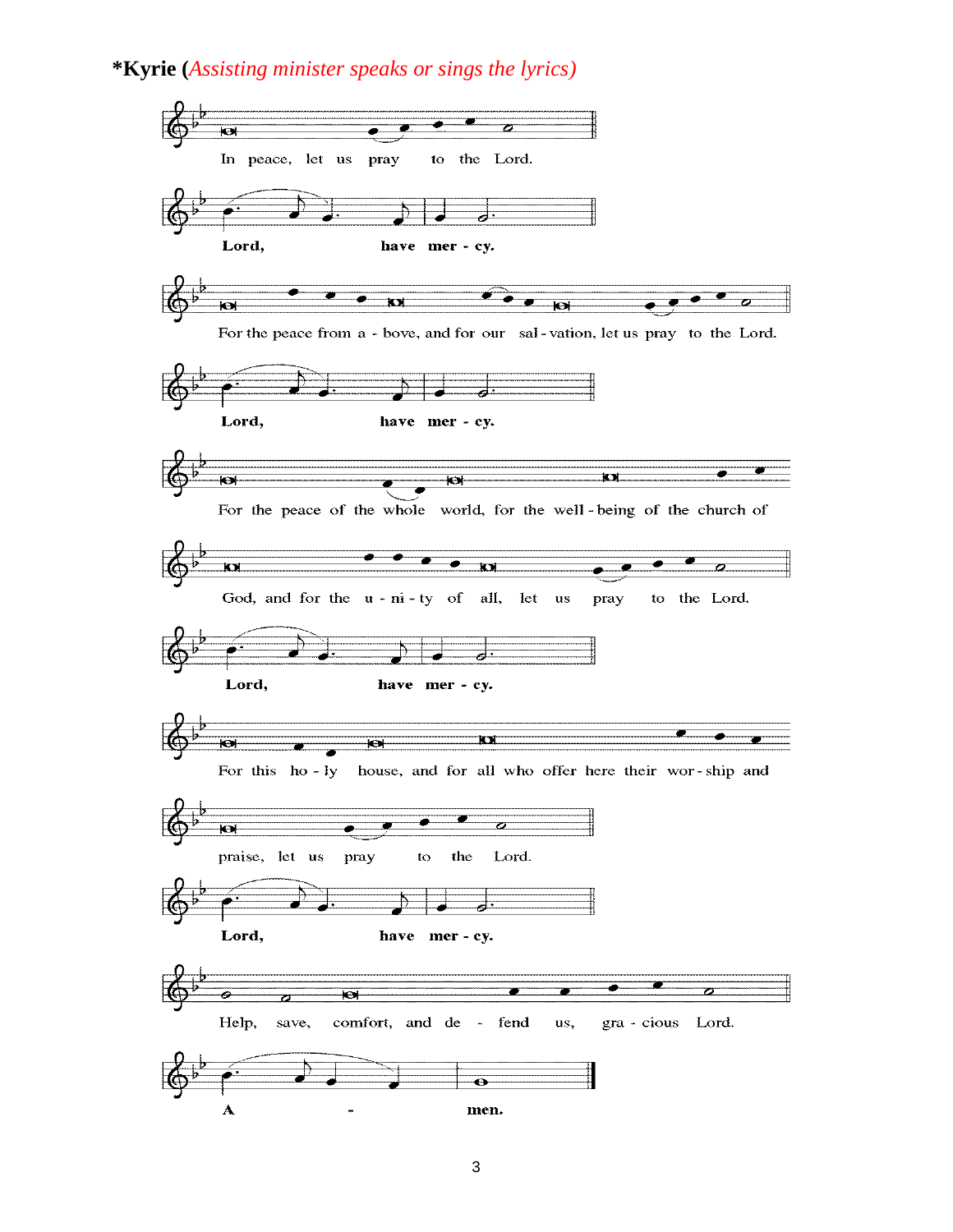#### **\*Hymn of Praise - "Praise the One Who Breaks the Darkness" #843 vs. 1 & 3**



#### **\*Prayer of the Day**

P: Sovereign God, ruler of all hearts, you call us to obey you, and you favor us with true freedom. Keep us faithful to the ways of your Son, that, leaving behind all that hinders us, we may steadfastly follow your paths, through Jesus Christ, our Savior and Lord.

#### **C: Amen.**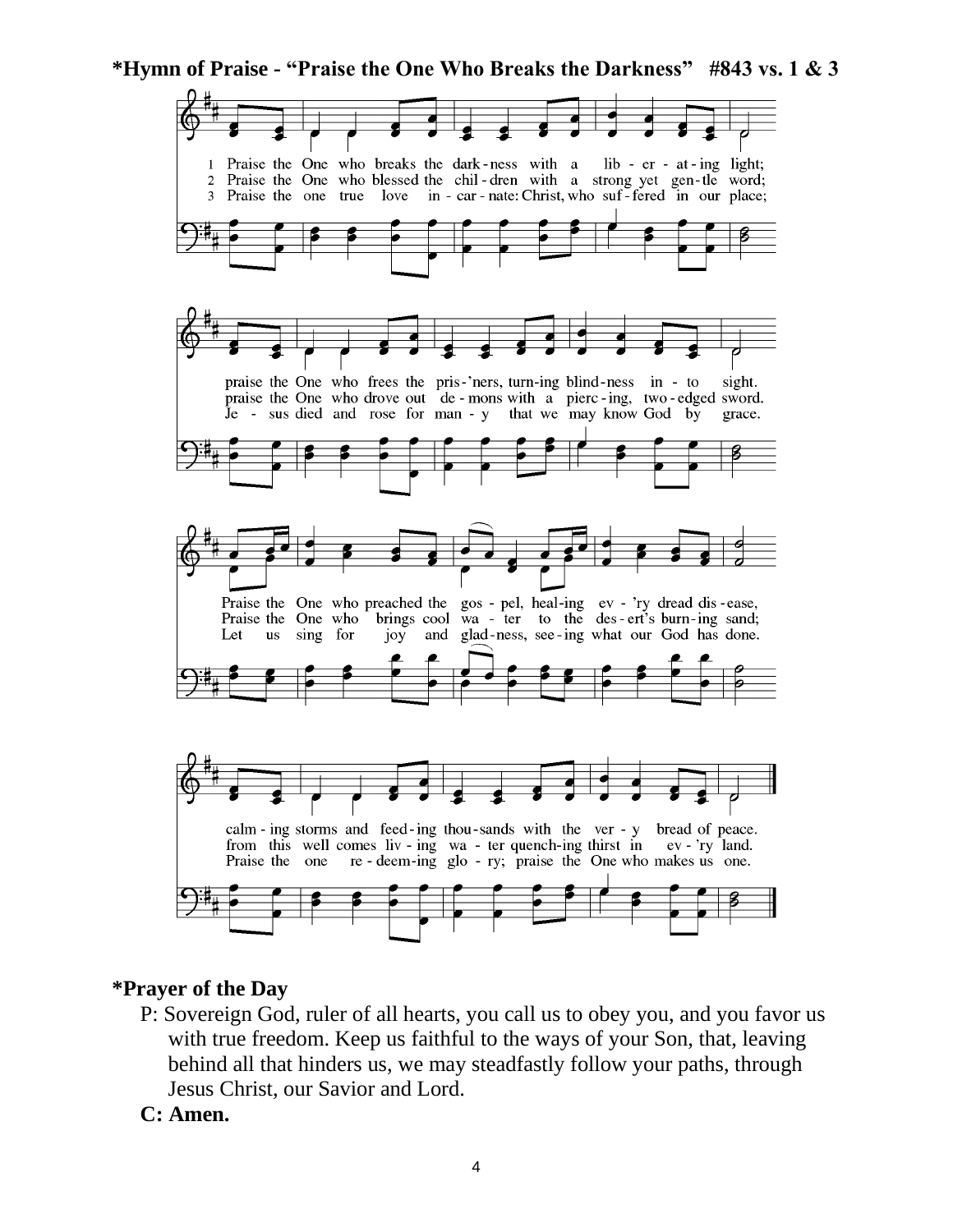### **First Reading: 1 Kings 19:15-16, 19-21**

A: A reading from  $1<sup>st</sup>$  Kings the  $19<sup>th</sup>$  chapter.

<sup>15</sup>Then the LORD said to Elijah, "Go, return on your way to the wilderness of Damascus; when you arrive, you shall anoint Hazael as king over Aram. <sup>16</sup>Also you shall anoint Jehu son of Nimshi as king over Israel; and you shall anoint Elisha son of Shaphat of Abel-meholah as prophet in your place.

 $19$ So he set out from there, and found Elisha son of Shaphat, who was plowing. There were twelve yoke of oxen ahead of him, and he was with the twelfth. Elijah passed by him and threw his mantle over him. <sup>20</sup>He left the oxen, ran after Elijah, and said, "Let me kiss my father and my mother, and then I will follow you." Then Elijah said to him, "Go back again; for what have I done to you?" <sup>21</sup>He returned from following him, took the yoke of oxen, and slaughtered them; using the equipment from the oxen, he boiled their flesh, and gave it to the people, and they ate. Then he set out and followed Elijah, and became his servant.

A: Word or God, Word of Life.

**C: Thanks be to God.**

## **Appointed Psalm – Psalm 16**

A: Let us read Psalm 16 responsively. <sup>1</sup>Protect me, O God, for I take refuge in you; I have said to the LORD, "You are my Lord, my good above all other." <sup>2</sup>**All my delight is in the godly that are in the land, upon those who are noble among the people.** <sup>3</sup>But those who run after other gods shall have their troubles multiplied. 4 **I will not pour out drink offerings to such gods, never take their names upon my lips.** <sup>5</sup>O LORD, you are my portion and my cup; it is you who uphold my lot. <sup>6</sup>**My boundaries enclose a pleasant land; indeed, I have a rich inheritance.** <sup>7</sup>I will bless the LORD who gives me counsel; my heart teaches me night after night. 8 **I have set the LORD always before me; because God is at my right hand, I shall not be shaken.** <sup>9</sup>My heart, therefore, is glad, and my spirit rejoices; my body also shall rest in hope. <sup>10</sup>**For you will not abandon me to the grave, nor let your holy one see the pit.**  $11$ You will show me the path of life; in your presence there is fullness of joy, and in your right hand are pleasures forevermore.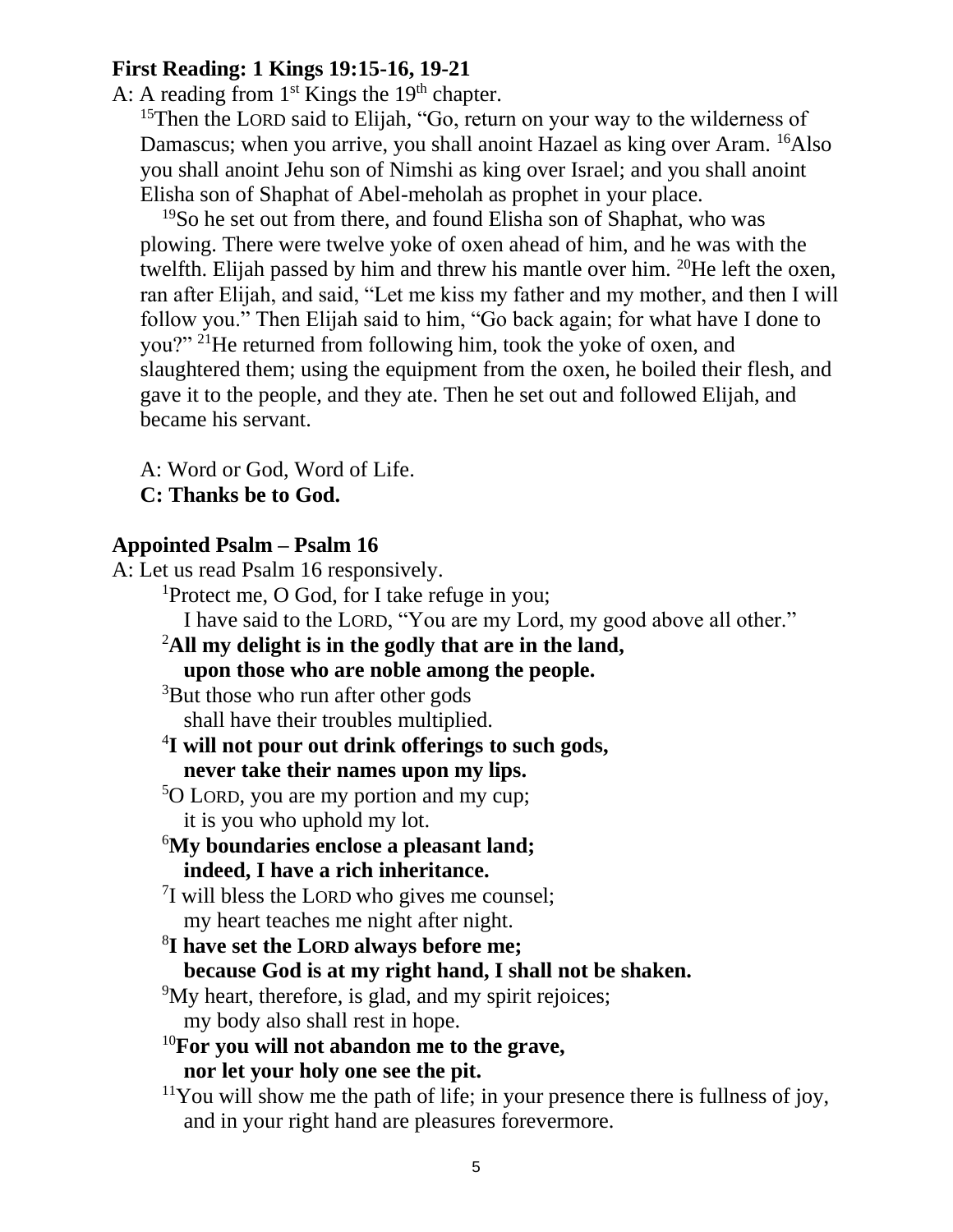#### **Second Reading: Galatians 5:1, 13-25**

A: A reading from Paul's letter to the Galatians the  $5<sup>th</sup>$  chapter.

<sup>1</sup>For freedom Christ has set us free. Stand firm, therefore, and do not submit again to a yoke of slavery.

 $13$ For you were called to freedom, brothers and sisters; only do not use your freedom as an opportunity for self-indulgence, but through love become slaves to one another.  $^{14}$ For the whole law is summed up in a single commandment, "You shall love your neighbor as yourself." <sup>15</sup>If, however, you bite and devour one another, take care that you are not consumed by one another.

<sup>16</sup>Live by the Spirit, I say, and do not gratify the desires of the flesh. <sup>17</sup>For what the flesh desires is opposed to the Spirit, and what the Spirit desires is opposed to the flesh; for these are opposed to each other, to prevent you from doing what you want. <sup>18</sup>But if you are led by the Spirit, you are not subject to the law. <sup>19</sup>Now the works of the flesh are obvious: fornication, impurity, licentiousness, <sup>20</sup>idolatry, sorcery, enmities, strife, jealousy, anger, quarrels, dissensions, factions,  $^{21}$ envy, drunkenness, carousing, and things like these. I am warning you, as I warned you before: those who do such things will not inherit the kingdom of God.

 $^{22}$ By contrast, the fruit of the Spirit is love, joy, peace, patience, kindness, generosity, faithfulness,  $^{23}$ gentleness, and self-control. There is no law against such things.  $24$ And those who belong to Christ Jesus have crucified the flesh with its passions and desires. <sup>25</sup>If we live by the Spirit, let us also be guided by the Spirit.

A: Word of God, Word of Life. **C: Thanks be to God.**

**\*Gospel Acclamation**



#### **\*Gospel: Luke 9:51-62**

- P: The Holy Gospel according to Luke, the  $9<sup>th</sup>$  chapter.
- **C: Glory to you, O Lord.**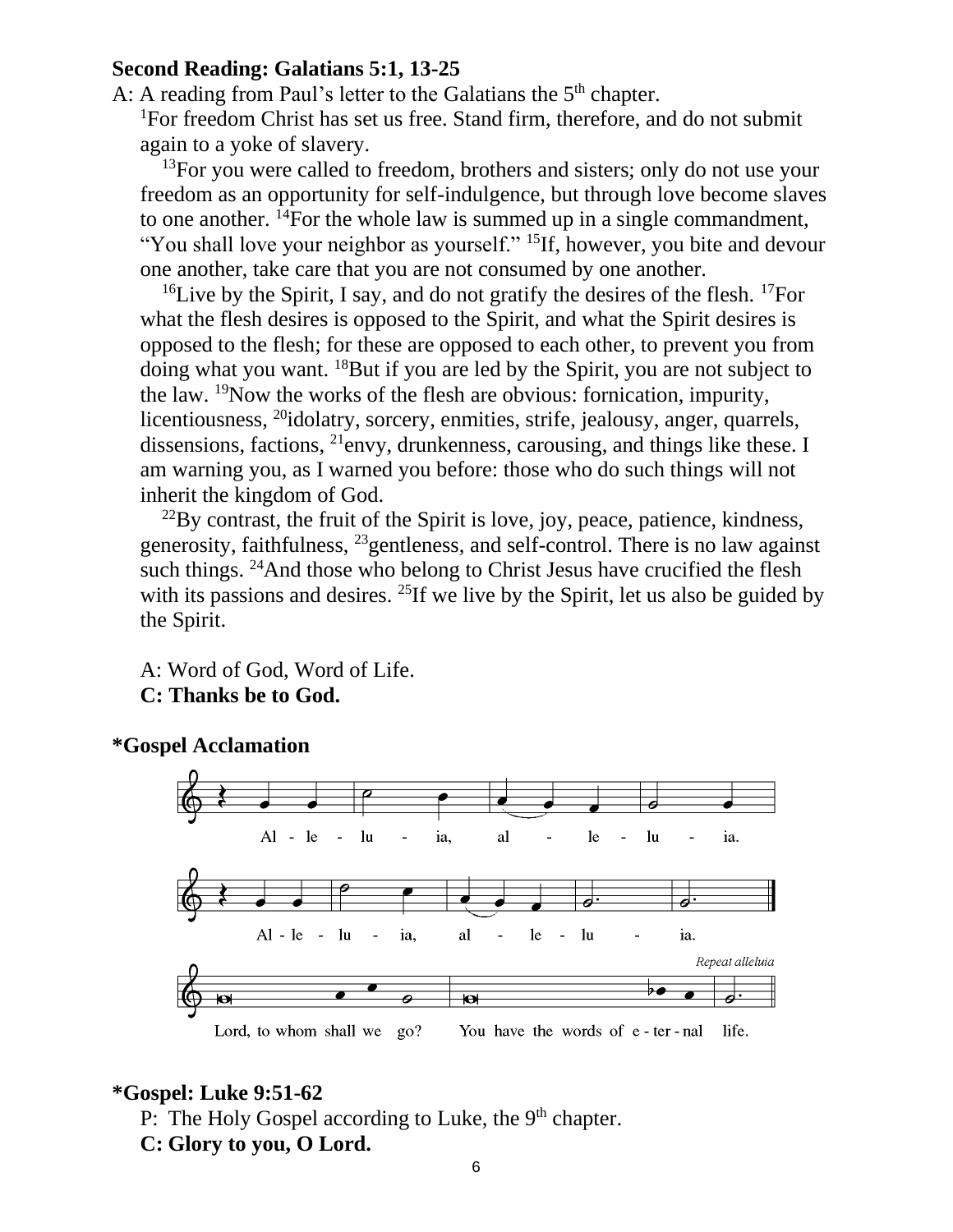$51$ When the days drew near for [Jesus] to be taken up, he set his face to go to Jerusalem. <sup>52</sup>And he sent messengers ahead of him. On their way they entered a village of the Samaritans to make ready for him;  $53$  but they did not receive him, because his face was set toward Jerusalem. <sup>54</sup>When his disciples James and John saw it, they said, "Lord, do you want us to command fire to come down from heaven and consume them?" <sup>55</sup>But he turned and rebuked them. <sup>56</sup>Then they went on to another village.

<sup>57</sup>As they were going along the road, someone said to him, "I will follow you wherever you go." <sup>58</sup>And Jesus said to him, "Foxes have holes, and birds of the air have nests; but the Son of Man has nowhere to lay his head." <sup>59</sup>To another he said, "Follow me." But he said, "Lord, first let me go and bury my father." <sup>60</sup>But Jesus said to him, "Let the dead bury their own dead; but as for you, go and proclaim the kingdom of God." <sup>61</sup>Another said, "I will follow you, Lord; but let me first say farewell to those at my home." <sup>62</sup> Jesus said to him, "No one who puts a hand to the plow and looks back is fit for the kingdom of God."

P: This is the Gospel of the Lord! **C: Praise to you, O Christ.**

#### **Sermon**



**Hymn of the Day – "The Son of God, Our Christ" #584**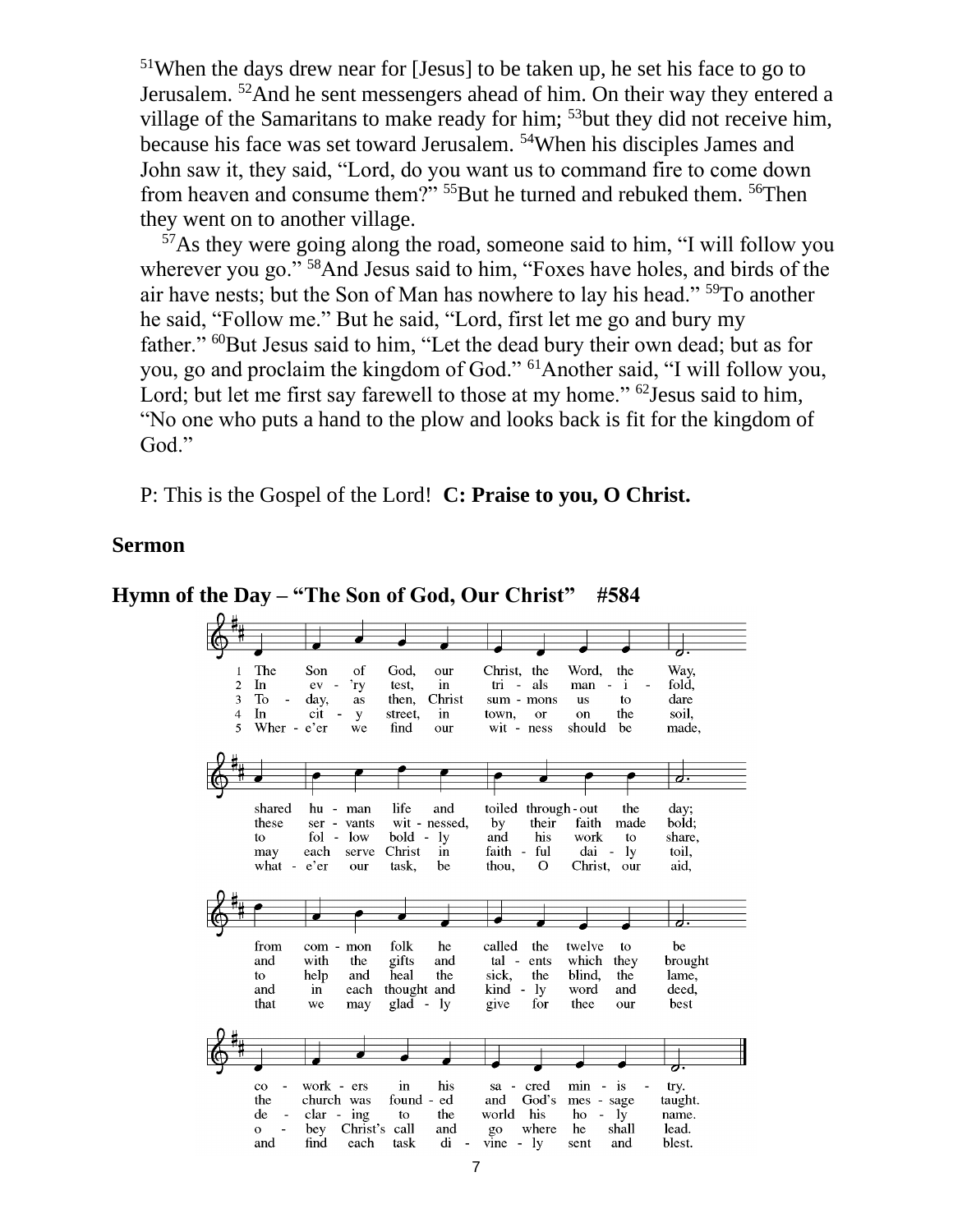# **Apostles' Creed**

- A: Let us confess our Christian faith with the words of the Apostle's Creed
- **C: I believe in God, the Father almighty, creator of heaven and earth.**
- **I believe in Jesus Christ, God's only Son, our Lord, who was conceived by the Holy Spirit, born of the virgin Mary, suffered under Pontius Pilate, was crucified, died, and was buried; he descended to the dead. On the third day he rose again; he ascended into heaven, he is seated at the right hand of the Father, and he will come to judge the living and the dead.**
- **I believe in the Holy Spirit, the holy catholic church, the communion of saints, the forgiveness of sins, the resurrection of the body, and the life everlasting. Amen.**

# **Prayers of Intercession**

United in Christ and guided by the Spirit, we pray for the church, the creation, and all in need. *A brief silence.*

God of faithfulness, set the face of your church firmly on you. Rooted in your self-giving love, may the church find freedom in loving our neighbors. God of grace,

## **hear our prayer.**

God of gentleness, strengthen the earth's ability to heal. Where there are dangerous storms, bring calm. Where there are destructive fires, bring rain. Protect homes, habitats, and livelihoods threatened by climate disasters. God of grace,

### **hear our prayer.**

God of peace, guide all who govern, that they place the good of their citizens above self-promotion. Anoint leaders of nations with your Spirit of neighborly love. Protect refugees and all who live under tyranny or conflict. God of grace, **hear our prayer.**

God of kindness, reveal your healing presence to all who are sick or dying (*especially*). Uphold those who grieve. Support the needs of any who are unemployed, hungry, or have nowhere to lay their heads. God of grace, **hear our prayer.**

God of love, attend to those struggling with addiction, depression, or uncontrolled anger. Provide support systems and loving companions as they work toward health, that they may rest in hope and know the fullness of joy in your presence. God of grace,

## **hear our prayer.**

*Here other intercessions may be offered.*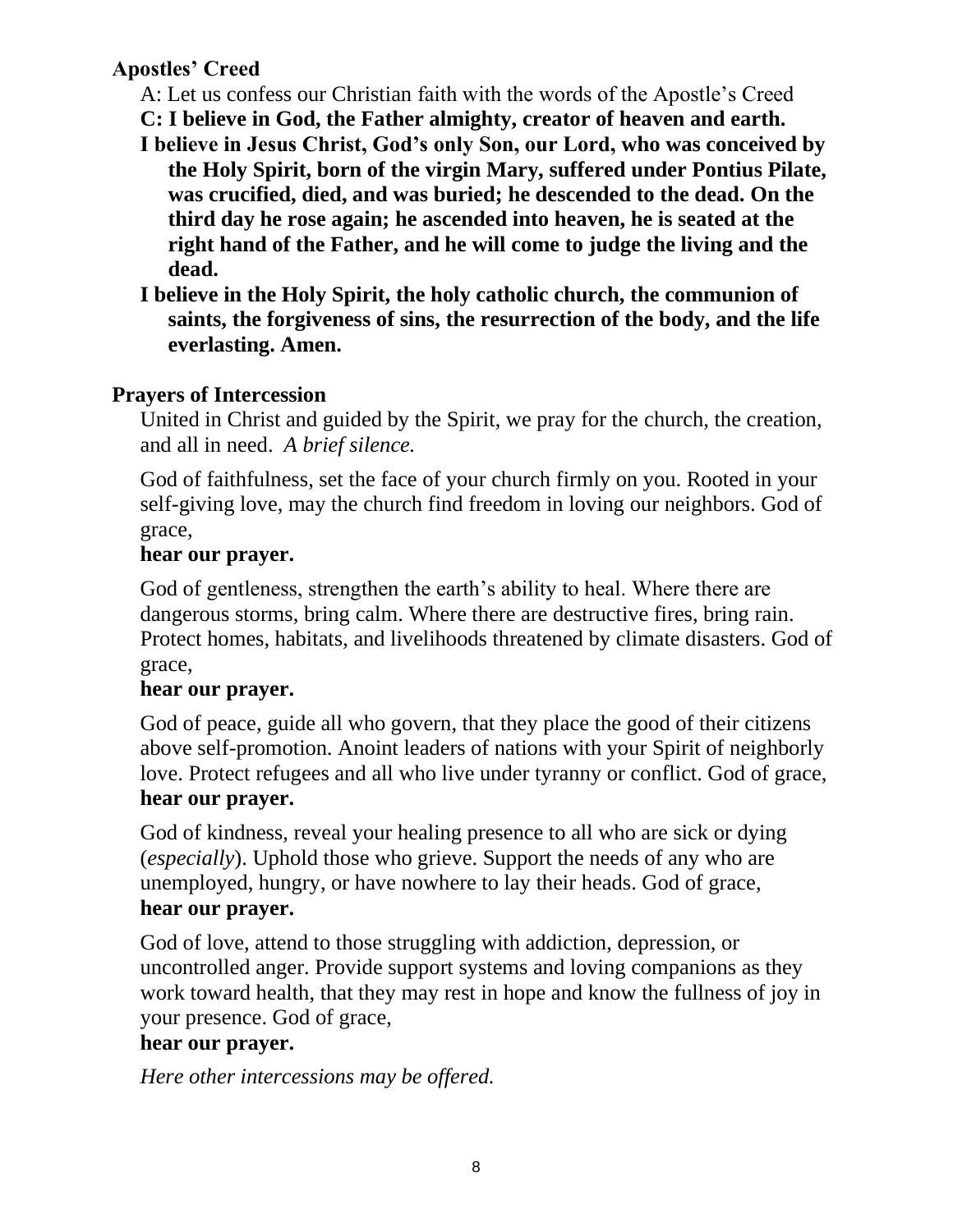God of joy, we give thanks for all who have died and now celebrate the inheritance of life in you. Keep their examples of faithfulness always before us, that we trust your promises in life and in death. God of grace,

## **hear our prayer.**

God of every time and place, in Jesus' name and filled with your Holy Spirit, we entrust these spoken prayers and those in our hearts into your holy keeping. **Amen.**

## **The Peace**

P: The peace of the Lord be with you always. **C: And also with you.**

## **The Offering**

P: Let us now return to God, that which God has first given us – our tithes and our offerings.

# **Offering Canticle – #184**



## **Offering Prayer**

A: Let us pray together, **Blessed are you, O God, maker of all things. Through your goodness you have blessed us with these gifts: ourselves, our time, and our possessions. Use us, and what we have gathered, in feeding the world with your love, through the one who gave himself for us, Jesus Christ, our Savior and Lord. Amen.**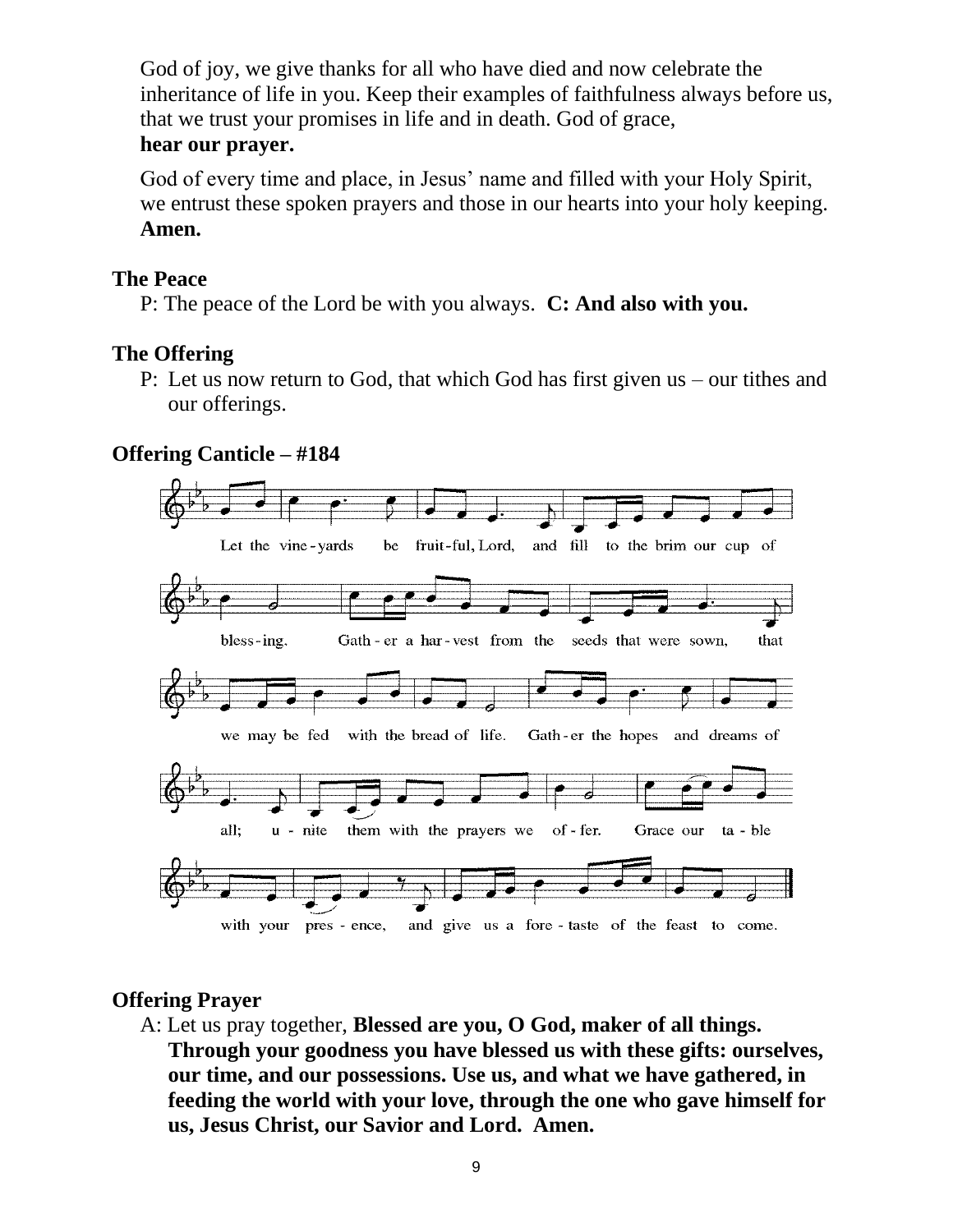#### **Great Thanksgiving**



### **Preface**

- P: It is indeed right, our duty and our joy, that we should at all times and in all places give thanks and praise to you, almighty and merciful God, through our Savior Jesus Christ;
- who on this day overcame death and the grave, and by his glorious resurrection opened to us the way of everlasting life.
- And so, with all the choirs of angels, with the church on earth and the hosts of heaven, we praise your name and join their unending hymn: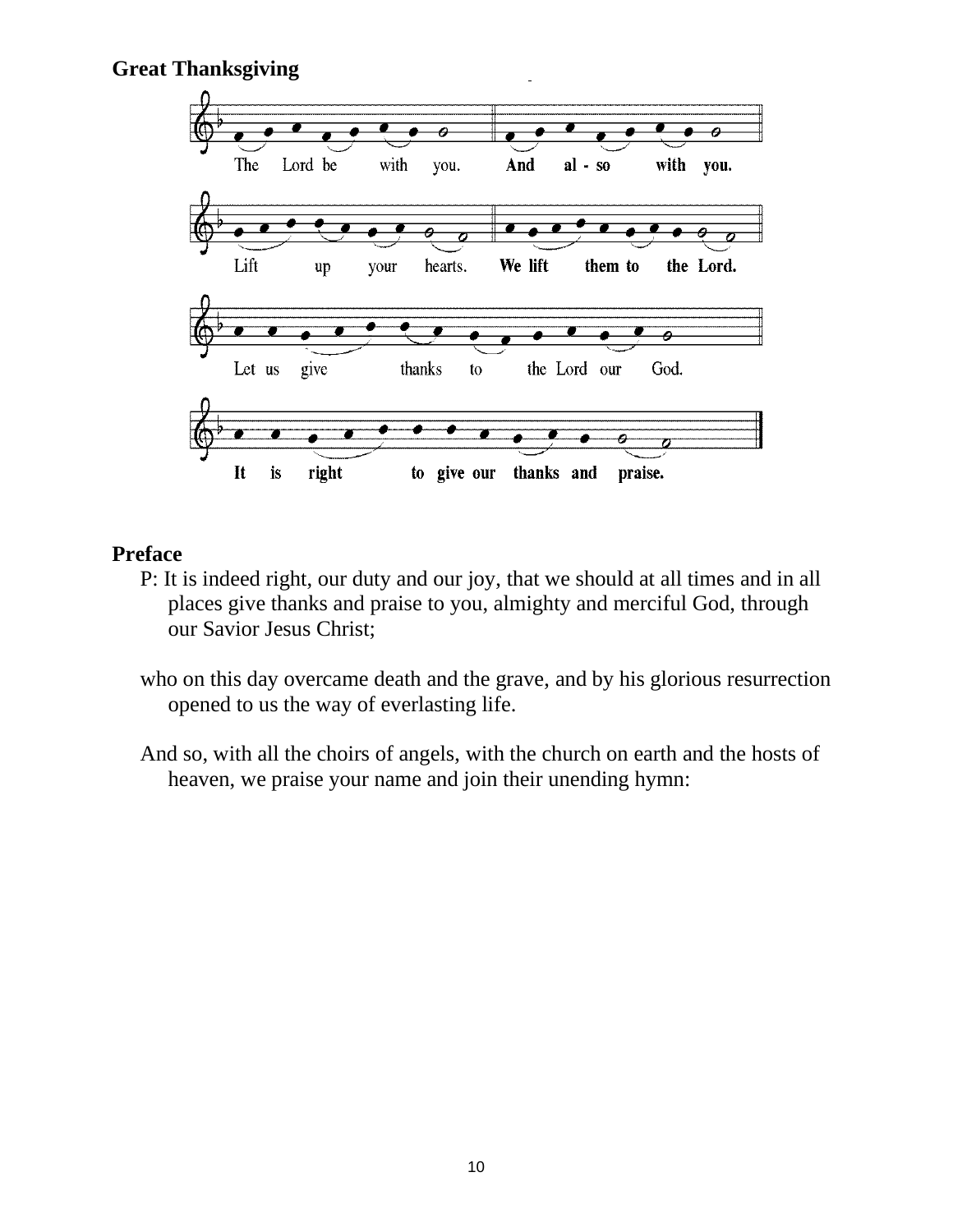**Sanctus**



### **Eucharistic Prayer**

- P: Holy, mighty, and merciful Lord, heaven and earth are full of your glory. In great love you sent to us Jesus, your Son, who reached out to heal the sick and suffering, who preached good news to the poor, and who, on the cross, opened his arms to all.
- **C: Amen**

#### **Words of Institution**

- P: On the night of his betrayal, our Lord Jesus took bread and gave thanks; broke it and gave it to his disciples saying: "Take and eat; this is my body given for you. Do this for the remembrance of me."
- P: After supper, he took the cup, gave thanks, and gave it for all to drink saying: "This cup is the new covenant in my blood, shed for you and for all people for the forgiveness of sin. Do this for the remembrance of me."

### **Mystery of Faith**

- P: Remembering, therefore, Jesus' life, death, resurrection, and ascension, we await his coming in glory as we proclaim the mystery of faith.
- **C: Christ has died, Christ is risen, Christ will come again.**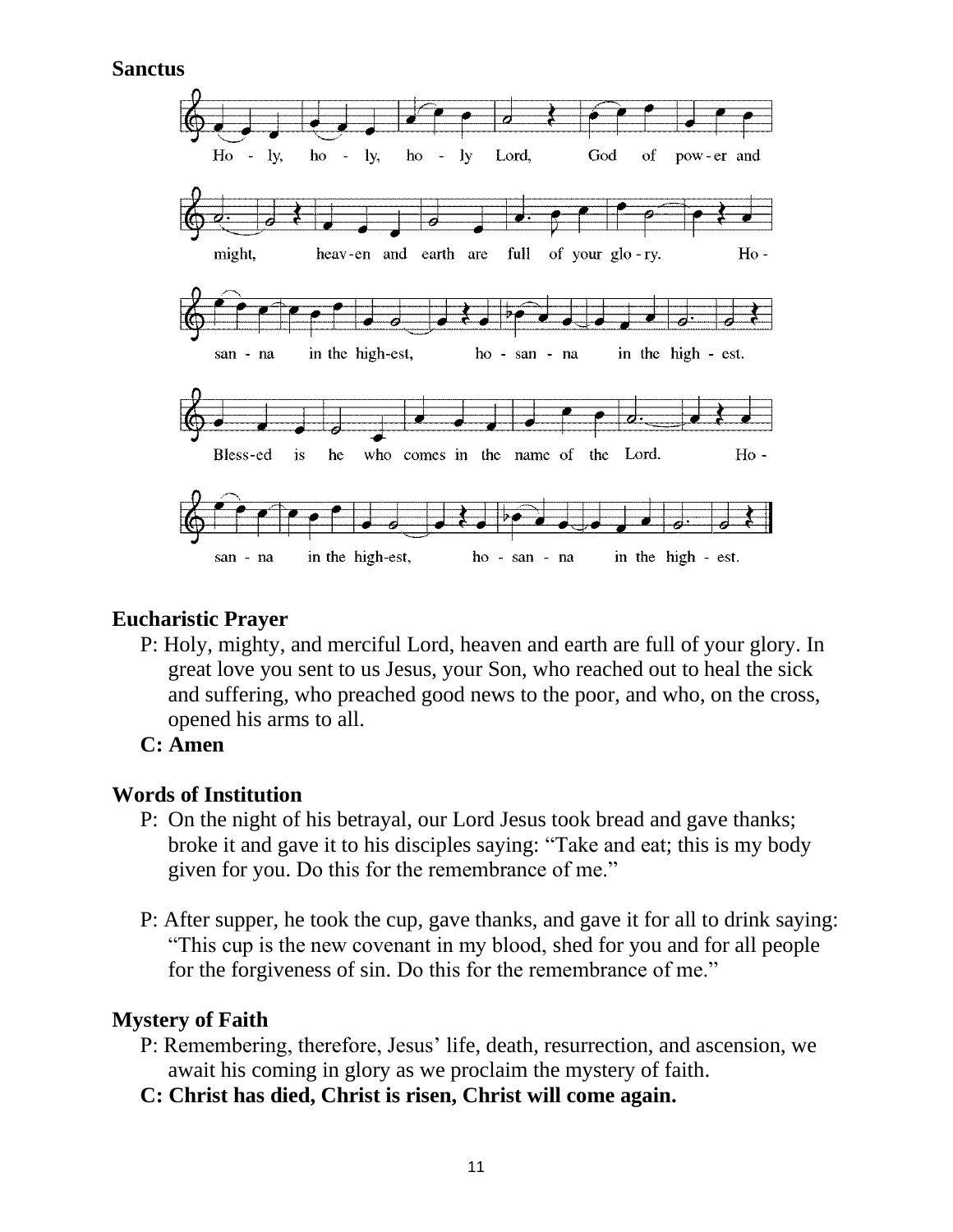## **Epiclesis**

- P: Pour out upon us the Spirit of your love, O Lord, and unite the wills of all who share this heavenly food, the body and blood of Jesus Christ, our Lord; to whom, with you and the Holy Spirit, be all honor and glory, now and forever.
- **C: Amen.**

## **Lord's Prayer**

- P: Gathered into one by the Holy Spirit, let us pray as Jesus taught us.
- **C: Our Father, who art in heaven, hallowed be thy name, thy kingdom come, thy will be done, on earth as it is in heaven.**
- **Give us this day our daily bread; and forgive us our trespasses, as we forgive those who trespass against us; and lead us not into temptation, but deliver us from evil.**
- **For thine is the kingdom, and the power, and the glory, forever and ever. Amen.**

### **Invitation to Communion**

P: In Christ's presence there is fullness of joy. Come to the banquet.

## **Angus Dei**

### **Communion Hymns**

"Just A Closer Walk With Thee" #697 "O Jesus, I Have Promised" #810

## **Post Communion Blessing**

P: The body and blood of our Lord Jesus Christ strengthen you, and forever keep you in his grace.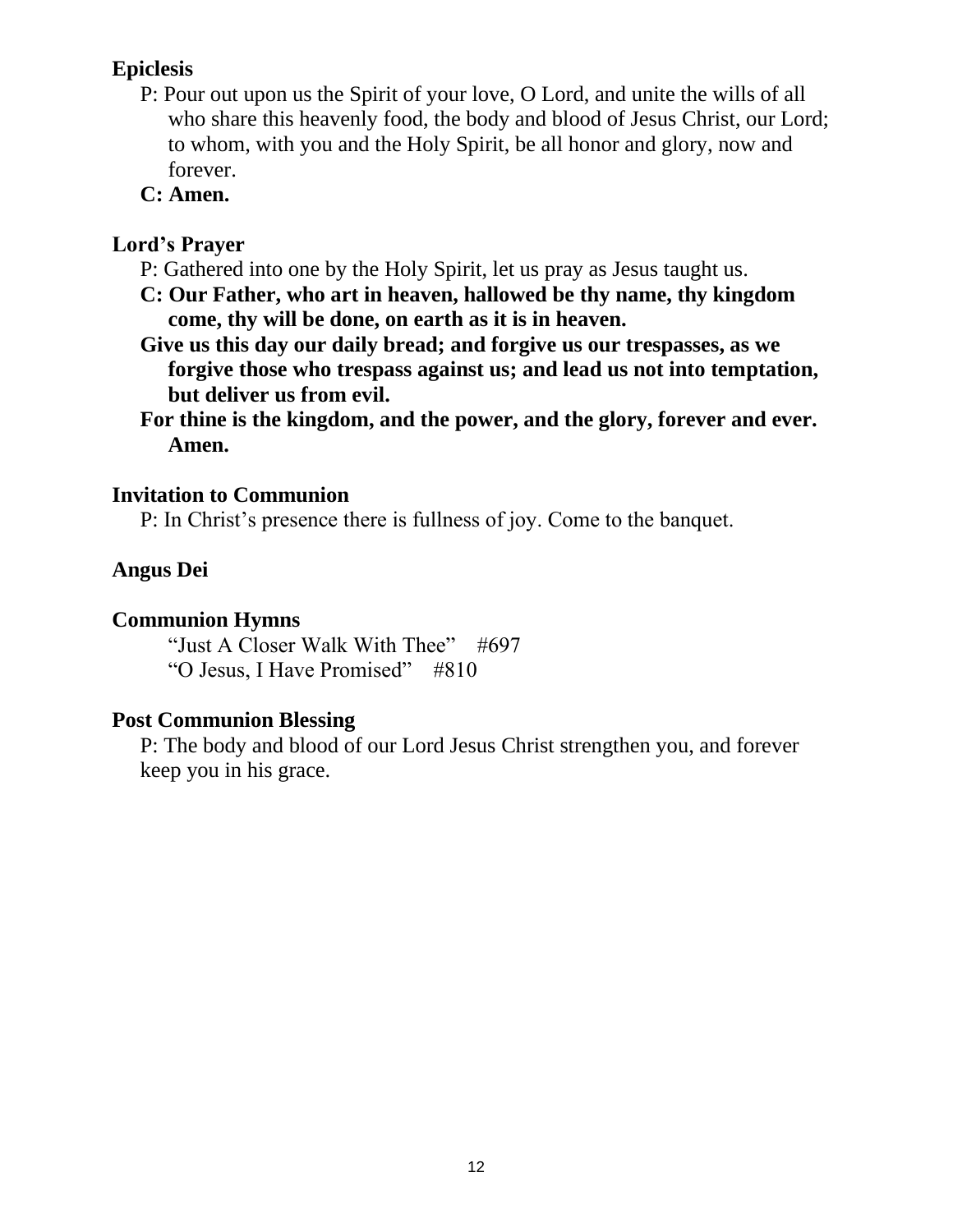**\*Post Communion Canticle– #207**



#### **\*Post Communion Prayer**

A: Let us pray together, *(pause)* **God of abundance, with this bread of life and cup of salvation you have united us with Christ, making us one with all your people. Now send us forth in the power of your Spirit, that we may proclaim your redeeming love to the world and continue forever in the risen life of Jesus Christ, our Lord. Amen.**

#### **\*Blessing**

P: The God of peace, Father,  $\pm$  Son, and Holy Spirit, bless you, comfort you, and show you the path of life this day and always.

**C: Amen.**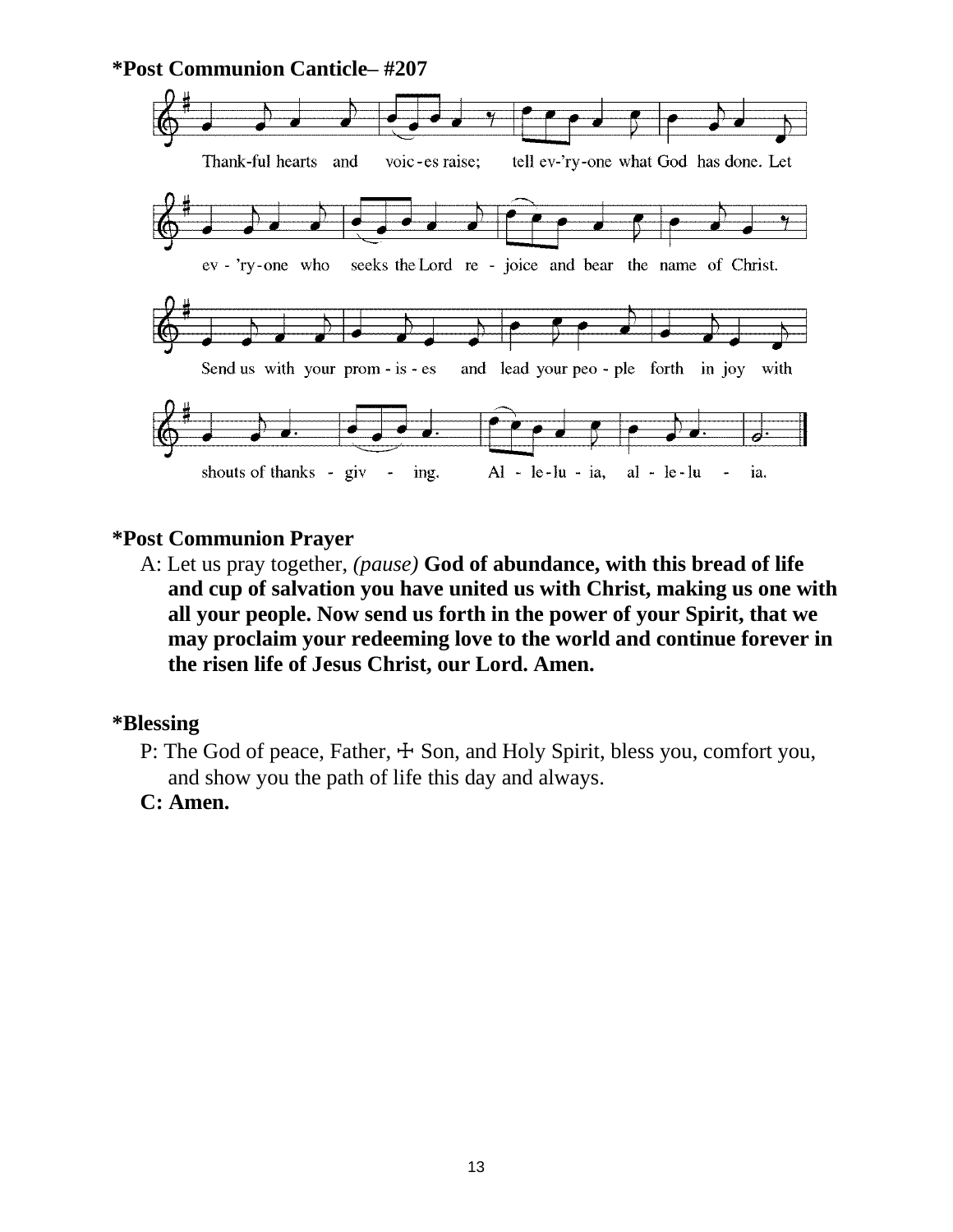**\*Sending Hymn – "Lord, Take My Hand and Lead Me" #767**



**\*Sending** P: God's Work! **C: Our Hands!**